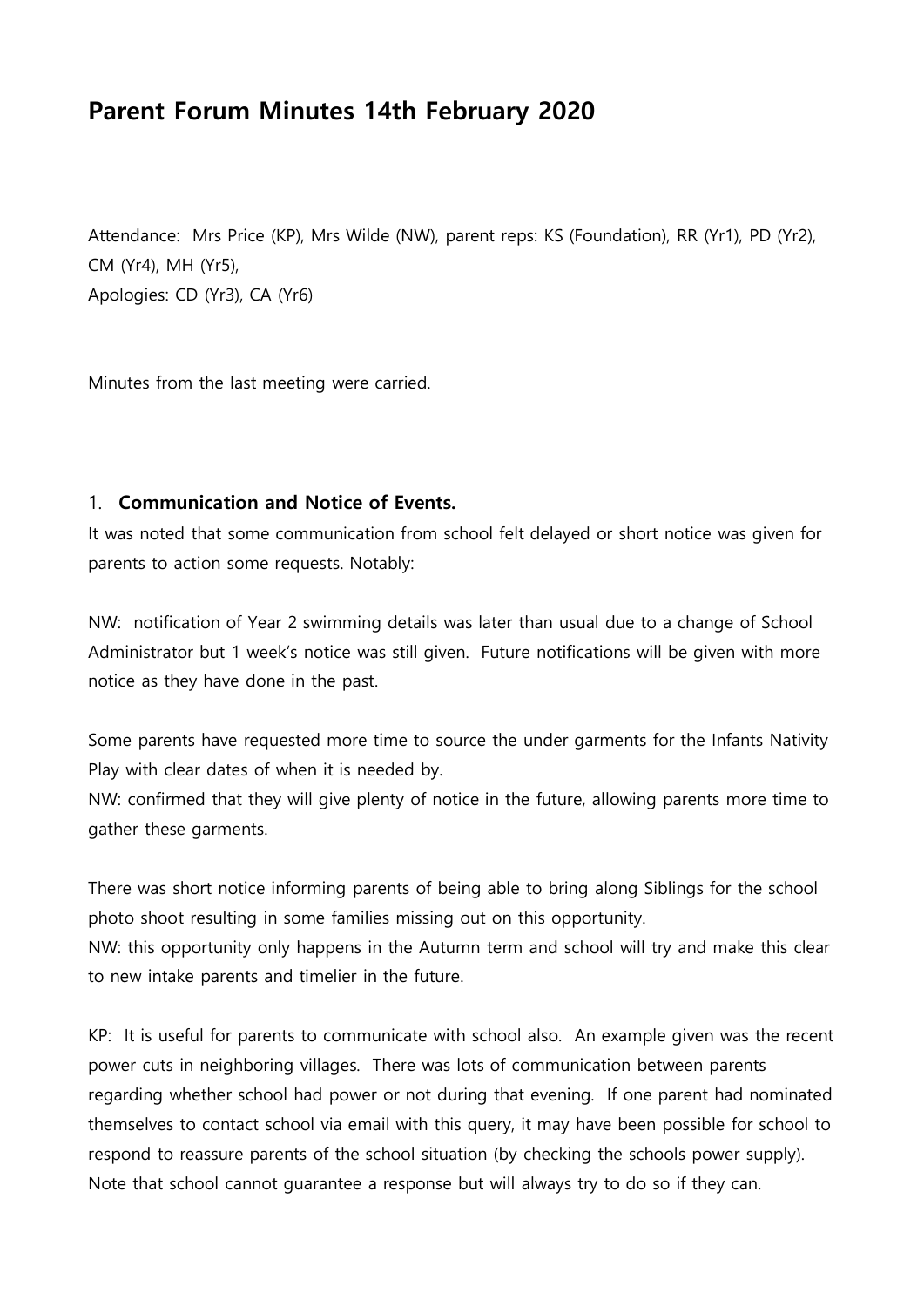NW: Our New School Administrator, Mrs Allder is settling in well and enjoying her role. School acknowledge that some communication may have been slightly delayed due to a change of school administrator and whilst Mrs Allder is still in transition with the role and there may be the occasional delay, it is felt that everything is running very well.

Mrs Allder has also been supervising lunch which is really helping her get to know all of the children.

#### 2. **Speed of response for emails**.

It was felt that at times there was a delay in receiving a reply from parent's emails sent to school.

NW: The school emails are checked daily and then prioritised and this continued to happen during the transition of administrator. It may be at times that an answer may not be available right away and as soon as one is, then a reply will be sent.

If your message is deemed urgent, you will always receive a response from school.

### 3. **Man-hole cover on the Infant Site.**

Some parents concerned that the manhole cover by the large bins as you walk into and out of school is very slippy.

KP: The man-hole cover is new as school noticed that it needed replacing. Mrs Price and the Health and Safety Governor carry out a Risk Assessment on both sites every term. The new man-hole was checked before term started and deemed to be safe. There have been no reported accidents on the cover therefore it is felt that no action is required, it will continue to be risk assessed by school.

### 4. **Night Owls finish time.**

Could Night Owls on the infants site finish at 6pm instead of 5.30pm.

KP: At present Night Owls finishes at 5.30pm on the Infant Site, and 5.45pm on the Juniors Site.

The times are staggered to mirror the school finish times to accommodate the dual sites. However, school could look into both sites finishing at 5.45pm. School will look into if the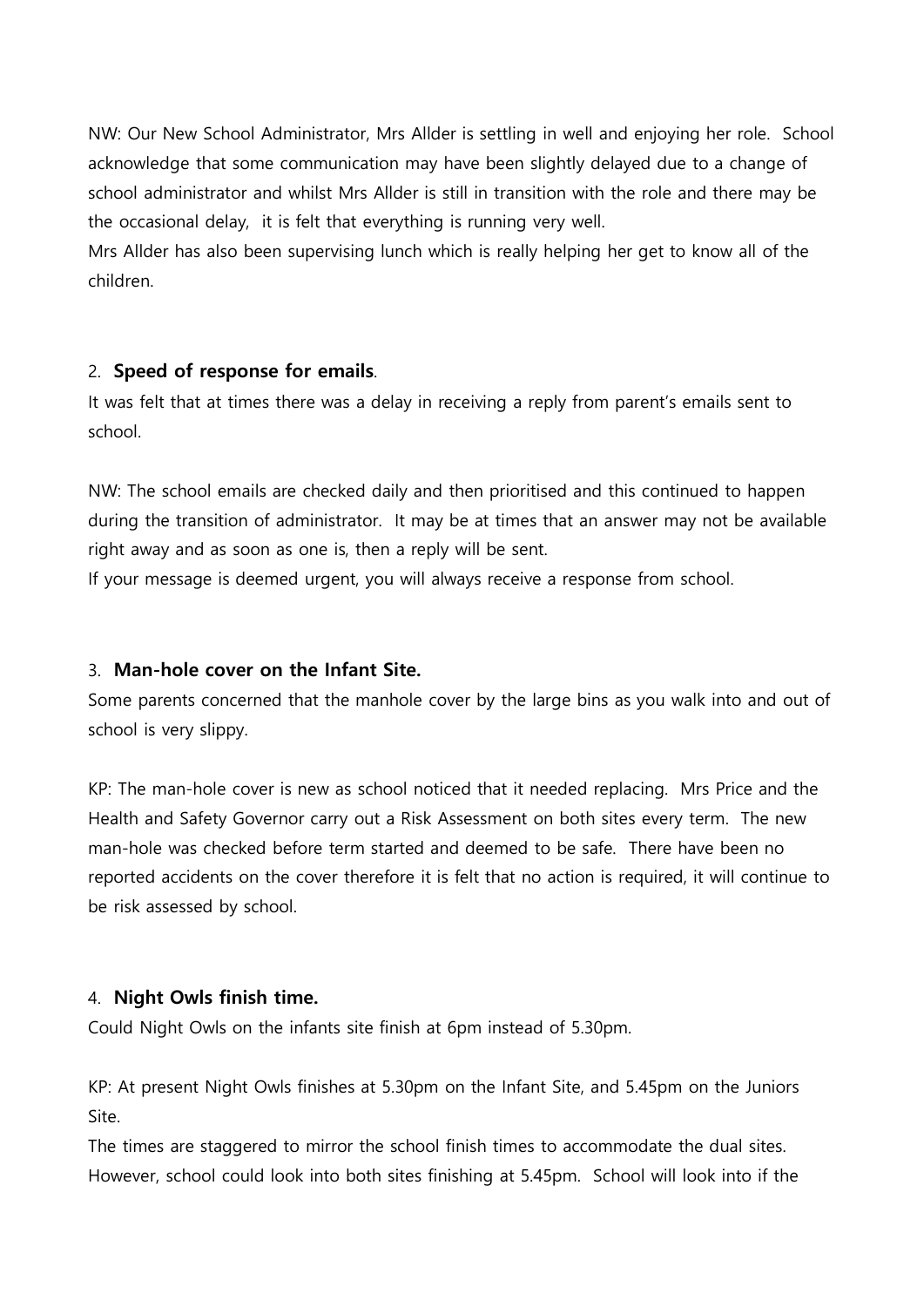Infant Site can be staffed until 5.45pm and if it is possible then school will put it up for consideration.

Mrs Price confirmed that neither site will finish at 6pm. This is due to late pick ups and a too late afinish for staff members.

### 5. **The Golden Pharoah - Saatchi Gallery in London. Who, what, where, when..?**

Some parents have been requesting more information on the upcoming trip for Years 4 and 5.

KP: The date of the trip is on the school calendar as Tuesday 24th March. More detailed information will be communicated to parents nearer to the time.

Mr Mackriell is visiting the gallery next week to look at the venue, location and confirm what activities are on offer from the gallery etc. The gallery recommends around 1 1/2 to 2 hours for a visit and then time to eat.

Staffing has not yet been confirmed. It is not a requirement that there should be a Senior Teacher on a school trip as all teachers are able to lead a trip - however on this occasion Mrs Wilde will be attending.

School confirmed that they always assess each individual trip and take advice if needed regarding safety. If it wasn't deemed safe, then they would not go.

### 6. **Teachers absence and return to work.**

KP: No reasons will be given for a teacher's absence. This is to protect Staff confidentiality and children and parents alike do not have the right to know this information. However, a teacher may wish to share the reason with their class.

School will always communicate in a timely fashion when a teacher will or will not be returning to school, and often they will communicate this as soon as they know themselves. No actual date of return will ever be communicated in advance as sometimes these dates change.

School can confirm that the children are not told any information regarding a teacher's absence, and they would like to reiterate that if any information was given to children, that same information would always be given to the parents also. It has become apparent that some children have communicated their own version of details re teachers returns to school or reasons for absence to each other and parents, but this information has not come from school. If any parents become concerned about what their children say on this point, Mrs Price encourages them to communicate this to her so that she can quash any false information. School are often unaware of what children will be saying outside of school.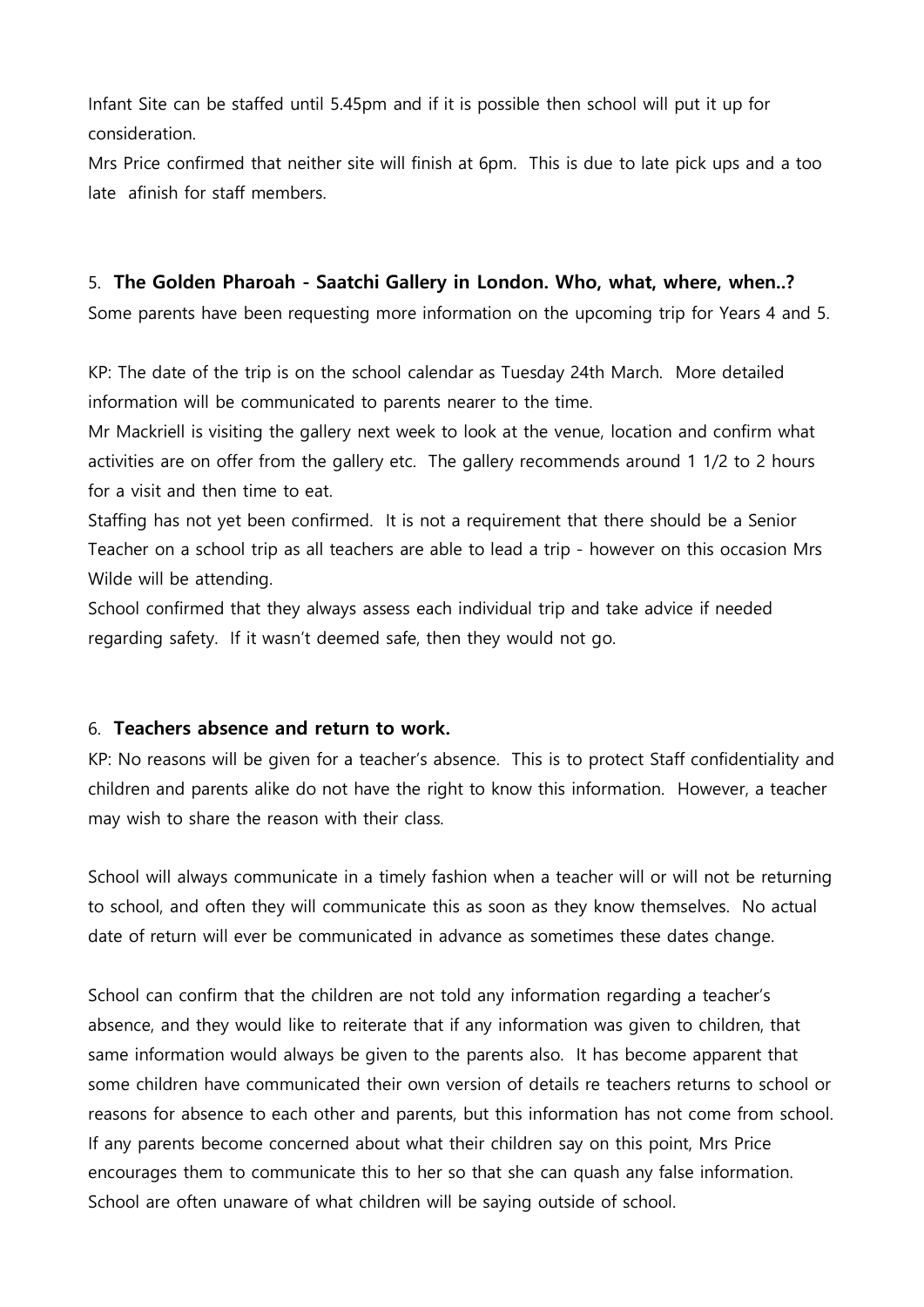# 7. **Reading in School. Who? When? How Often?**

NW: All children from Little Owls through to Year 6 have Guided Reading once a week. On top of this individual children are being heard to read. The aim for Infants is at least once a week, and Juniors would be every couple of weeks. (Note that a real focus from Year 2 upwards is hearing the children read and checking for fluency and accuracy is assessed and also their comprehension and understanding of what they have read). Teachers will always hear children read as much as they can manage.

School are always looking for Adult Helpers to come into school and support with listening to children read. Parent Forum Reps to reach out to their year groups throughout the year to see if anyone can volunteer.

Note - all adults that who come into school to help have to be DBS checked. School are always happy to do this, however there is a cost involved, so adult helpers are only asked to volunteer if they can commit to helping for a period of time on a regular basis. Please email the School Office if you would like to volunteer to help.

In September Mrs Harvey (Little Owls) ran a \*Phonics Workshop and the notes are on the School Website for reference. Any future phonics workshops will be communicated to the year group.

Also, Mrs Wilde ran a \*Reading Workshop in October covering all year groups and information from the session can be found on the School Website.

\* school website / parents info / learning resources for home / presentations to parents

Mrs Wilde confirmed the importance of reading to children on a regular basis and whilst school read with them as much as it possible, children reading at home every day will really help.

### 8. **Heading of Footballs.**

There have been concerns raised from some parents that children should not be heading footballs due to the possibility of brainy injuries occurring. This has come from some resent new reports and new research.

There will be no heading of footballs taught in school- following new FA Guidelines published during half term week.

### 9. **School policy on injuries at school.**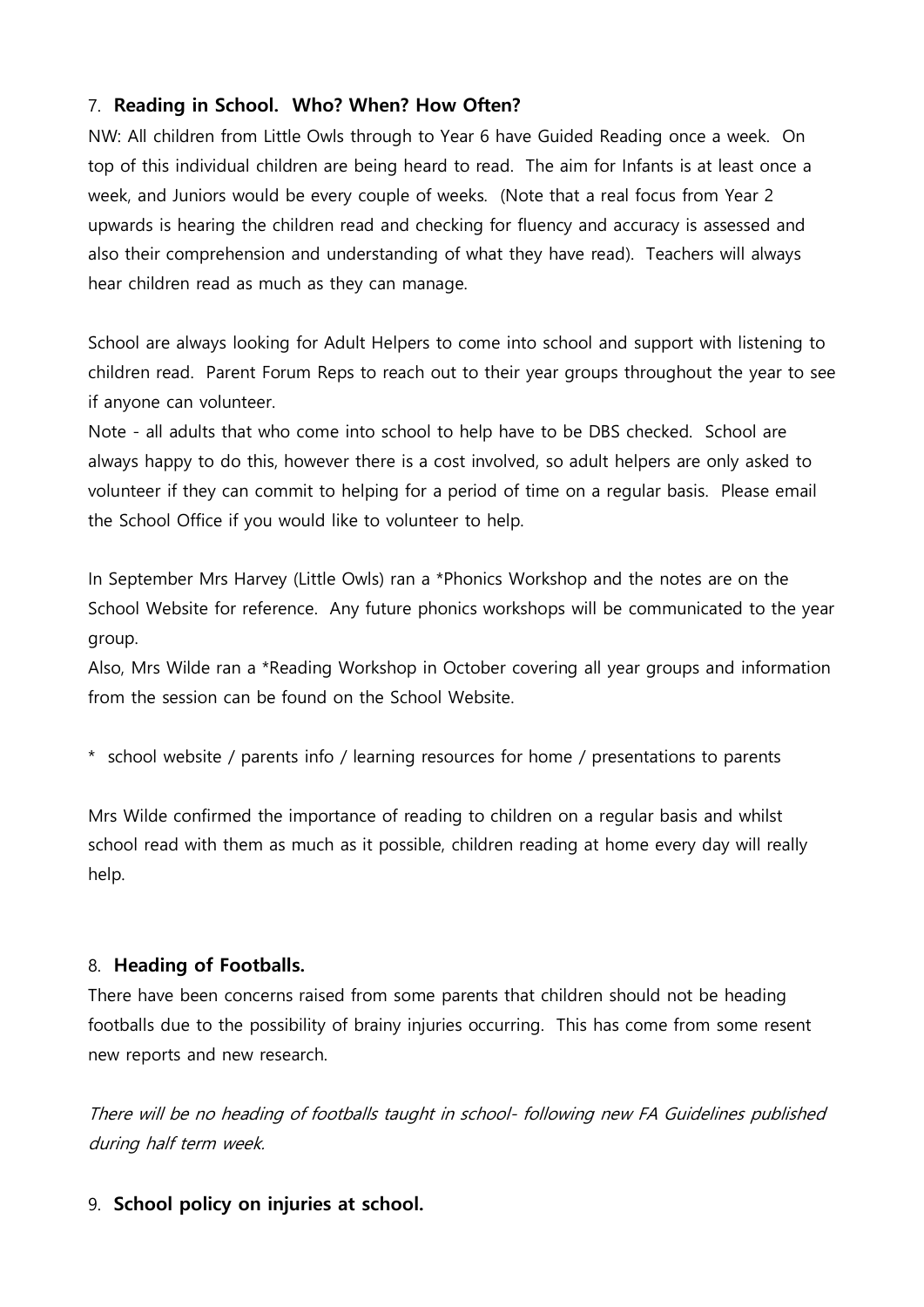NW: All staff are first aid trained and this is updated every 3 years.

Both Miss Roberts on the Infant site and Miss Humphries on the Juniors are Pediatric trained (this is important to have for children 4 and under).

All accidents / injuries that require some kind of attention (i.e. plaster / cold press) or leave a mark that could need explaining (i.e. red mark or bruise) are logged in an accident book and an accident slip is filled out and given to the child to take home.

If staff are unsure of a course of action, they ask each other for advice and call Miss Roberts if needed.

There is no list of actions for staff to take in the event of an injury / accident, they have to make decisions based on common sense and what they see.

If a parent has a concern regarding an injury their child gets whilst at school, and there is no slip taken home then they can always get in touch with school and check what has been logged in the Accident Book.

Regarding serious injuries, in an emergency situation school will always call 999. In a nonemergency, school will attempt to get in touch with a parent. If they do not manage to contact a parent, they will then either get an ambulance or two members of staff will take a child to hospital if urgent attention if required (i.e. stitches).

School were praised in the reps meeting by how they have managed serious incidents in the past.

#### 10. **Hot Meal sampling request.**

There is some concern that some children were eating less food during school meals than they used to and that maybe the food quality had declined.

NW: staff do regularly try / eat the food and they believe that the standard of food provided has not changed.

School are always interested to hear from other school meal providers to ensure that they are offering the best available choice to parents and children, but at the moment no other provider can meet the needs of the school and they are happy with the current provider.

#### 11. **Little Owl clubs and Friday dance club.**

NW: Little Owls are not invited to join After School Clubs until after the Easter break and this has always been the case. Schools reasons for LO waiting for the summer term is that school find children are often tired at the end of the school day and with lots of colds and bad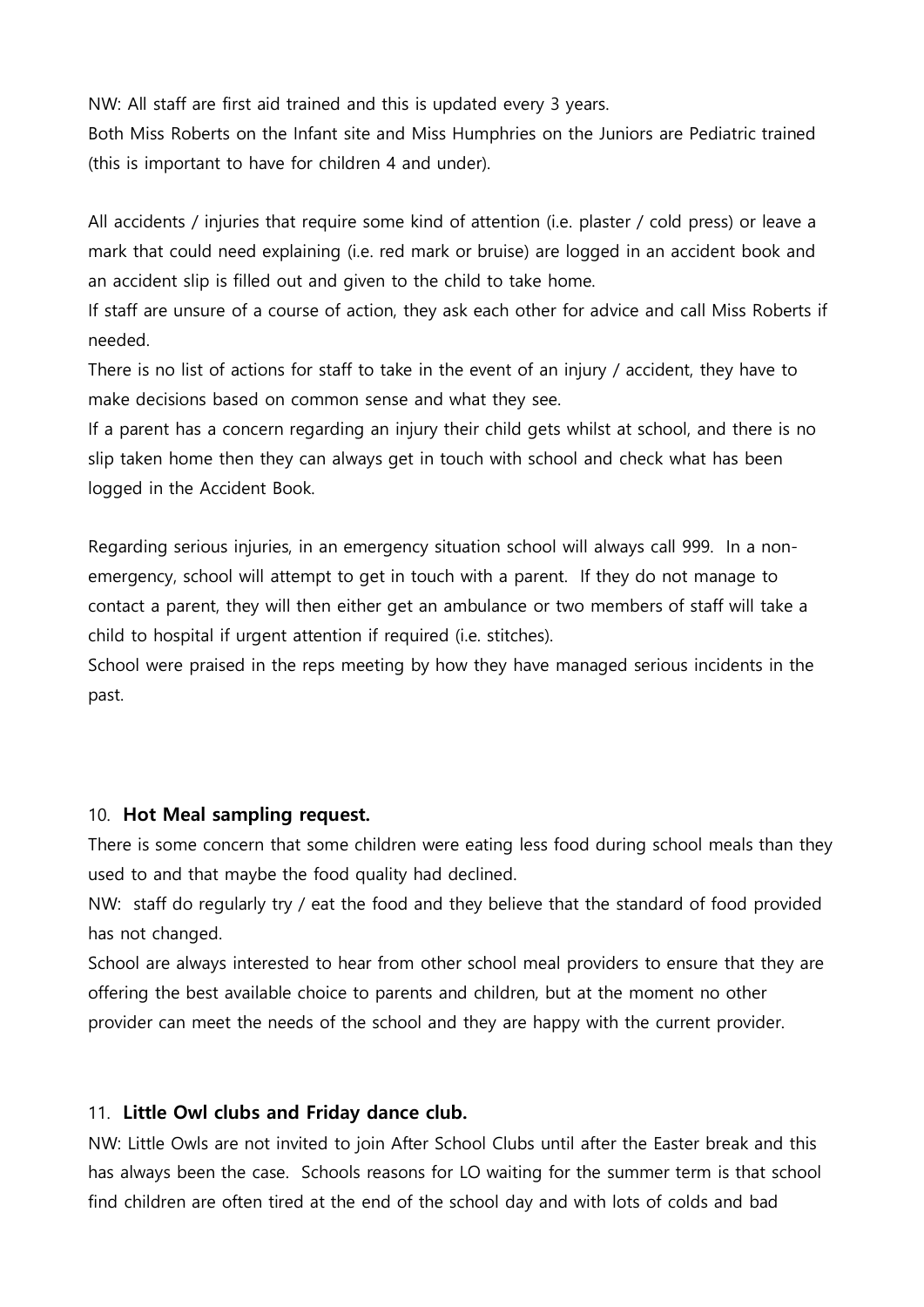weather it is better to wait for the summer term. This is the rule that school have put in place and it will remain going forward.

It was discussed how many clubs are on offer at school, and how Cuddington and Dinton do seem to offer more than many neighboring schools and they are proud of this. On the date of the meeting on offer at the Infants were: 2 x sports clubs Art club at lunch French at lunch (with a cost)

Dance at lunch (with a cost)

Snick Snacks at lunch

Tennis (with a cost)

and it was felt that this was a good offer.

NW: Miss Sharon's Dance class is run based on her rules which she puts in place. So Little Owls not being invited to take part in Dance is Miss Sharon's decision on how she runs her classes. Regarding communication, if your child has a place booked with Miss Sharon, then you will have her contact details for an invoice and you should contact her directly with any queries.

### 12. **Chearsley / Nether Winchendon bus size and safety turning in villages**.

Some parents queried whether such a large bus was needed to serve the children from these villages, as its size can sometimes pose safety problems when turning around or struggle turning due to parked vehicles.

NW: County Council provide the children's bus passes to those eligible. The bus company then provides a bus that can accommodate all children with a bus pass (whether they actually use the bus or not). The size of the bus is the decision of the bus company.

# 13. **After School Sports Clubs.**

There has been frustration of Sports Clubs being cancelled due to weather and /or dark nights during winter months. One example was Cross Country where short notice was given that it was too dark to continue.

NW: Next Autumn we will communicate at the beginning of term how long the sports sessions will last until (Mid November) in order to avoid short notice given.

KP: If an After-School Club is cancelled at short notice then those children will automatically go into Night Owls.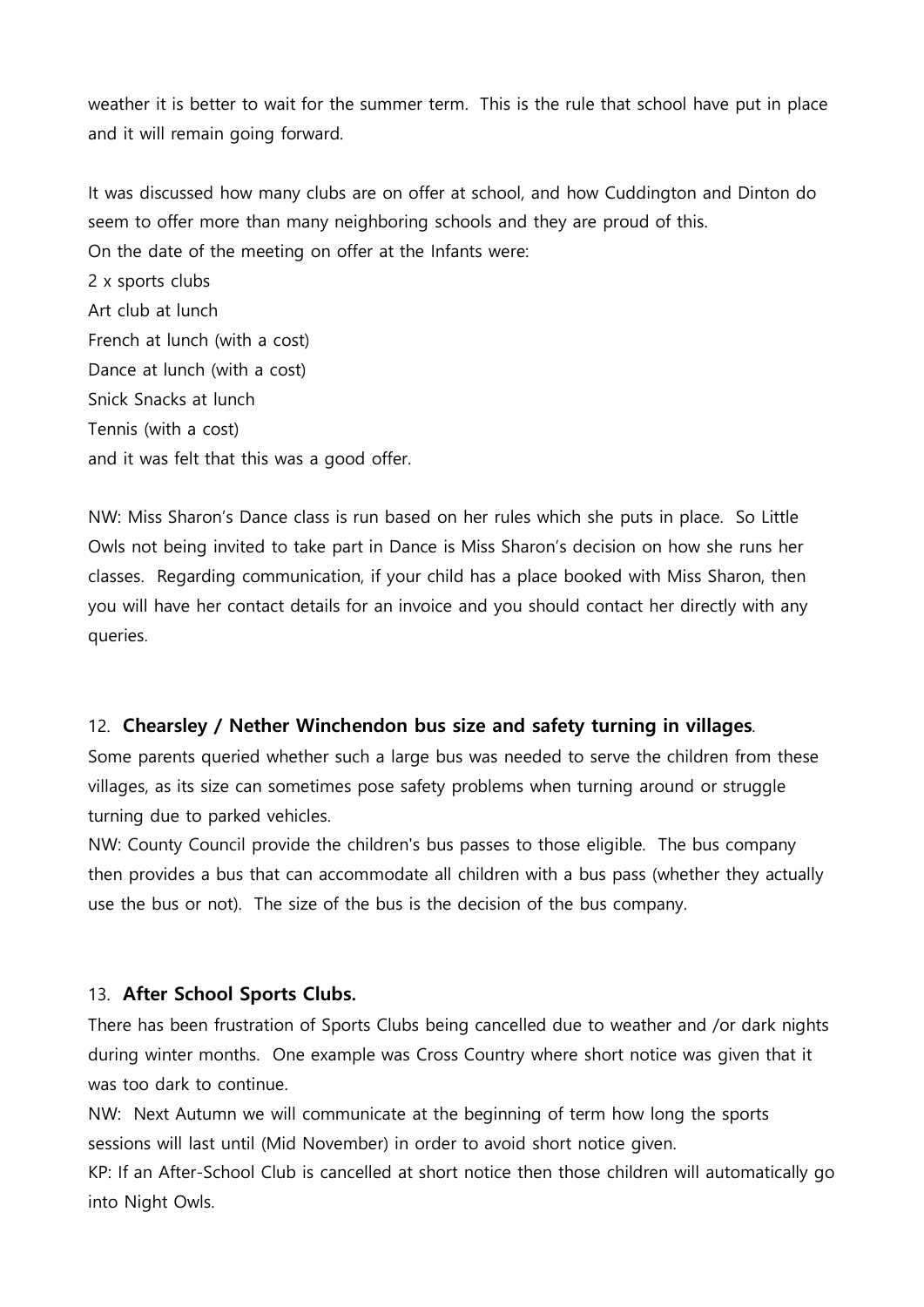School confirmed that there are 3 x sports clubs at present on the Junior site and that there is no charge for these clubs that school run. It is important for all to remember that these are supplementary sessions and there is no entitlement for students. School are proud of the offer of After School Clubs that they provide on both sites.

#### 14. **Infant Playground Redevelopment.**

KP: School have risk assessed the play frame on the left of the field as unsafe to use. This is due to uneven paving.

School are planning to have this area redeveloped.

When the weather is bad then the decision is made to keep children off the field during playtimes. This is because the inside of school is carpeted, and other footwear would be needed indoors, and this isn't deemed practical. It is felt there is still a good offer of play areas during these wet and muddy times.

### 15. **Weight and Body image Key Stage 1.**

Some parents questioned whether more should be done to reinforce healthy weight and body image on the infant site.

KP: School follow a scheme of work that is carried out in KS1 that starts in Foundation class through to Year 2 and this is aligned to the National Curriculum and there are no plans to change this.

### 16. **Daily Mile**.

Should the children on both sites be running a 'Daily Mile'?

NW: School Staff have fed back that they are not keen on this idea as a compulsory daily activity as classes have 2 x PE sessions a week, the time it takes to changes into PE kit, and for the older children the battle of afternoon body odour.

Also, a concern is that not all children will wish to partake in this if made to feel compulsory, but noting that equally some children would love it.

Therefore, at some point in the future, school will look into marking out a 1 mile route and put up Marker Signs (on each site). Then those children that wish to run the mile can change their school shoes into trainers and do this independently.